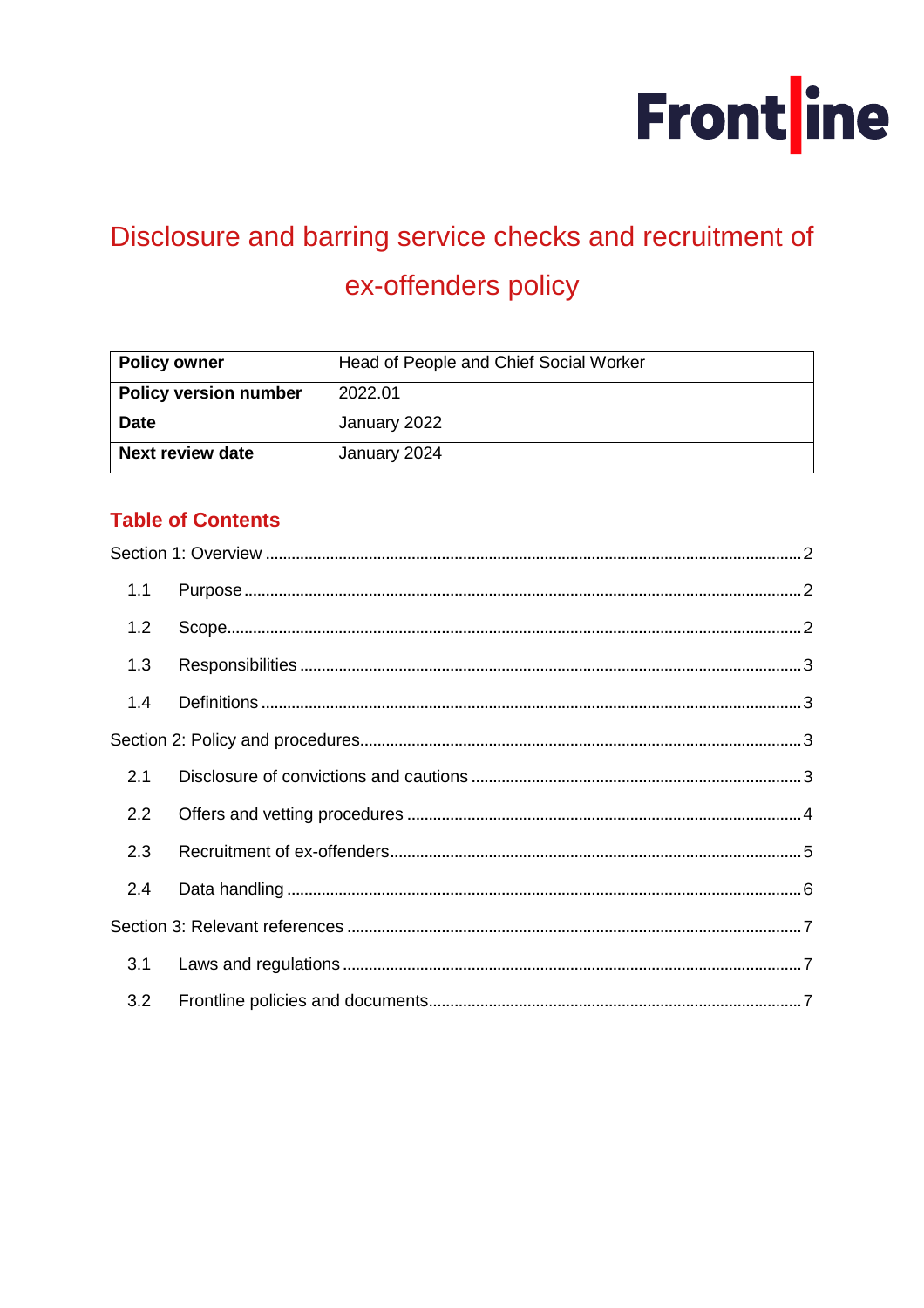

## <span id="page-1-0"></span>**Section 1: Overview**

- <span id="page-1-1"></span>1.1 Purpose
- 1.1.1 Frontline is committed to safeguarding the welfare of the children, young people and vulnerable adults that it works with, from assessment processes through to programme delivery.
- 1.1.2 Frontline also actively promotes equality of opportunity for all with the right mix of talent, skills, qualifications and potential and welcomes applications from a wide range of prospective employees and participants, including those with criminal records. Frontline considers all applicants based on their skills, qualifications, and experience.
- 1.1.1 This policy exists to:
	- ensure that Frontline's recruitment processes consider the suitability of an applicant for a role on the basis of their criminal record where appropriate; and
	- ensure that no one is employed in a role from which they are barred; and
	- ensure that all applicants and subjects of a criminal record check are treated fairly and not unfairly discriminated against on the basis of conviction or other information revealed.

## <span id="page-1-2"></span>1.2 Scope

- 1.2.1 This policy applies to the recruitment of all employees, volunteers (including trustees), contractors and participants on the Frontline programme.
- 1.2.2 A copy of this written policy is available to employees. A copy of this policy is made available to all applicants that are required to undertake a DBS check at the start of the recruitment process.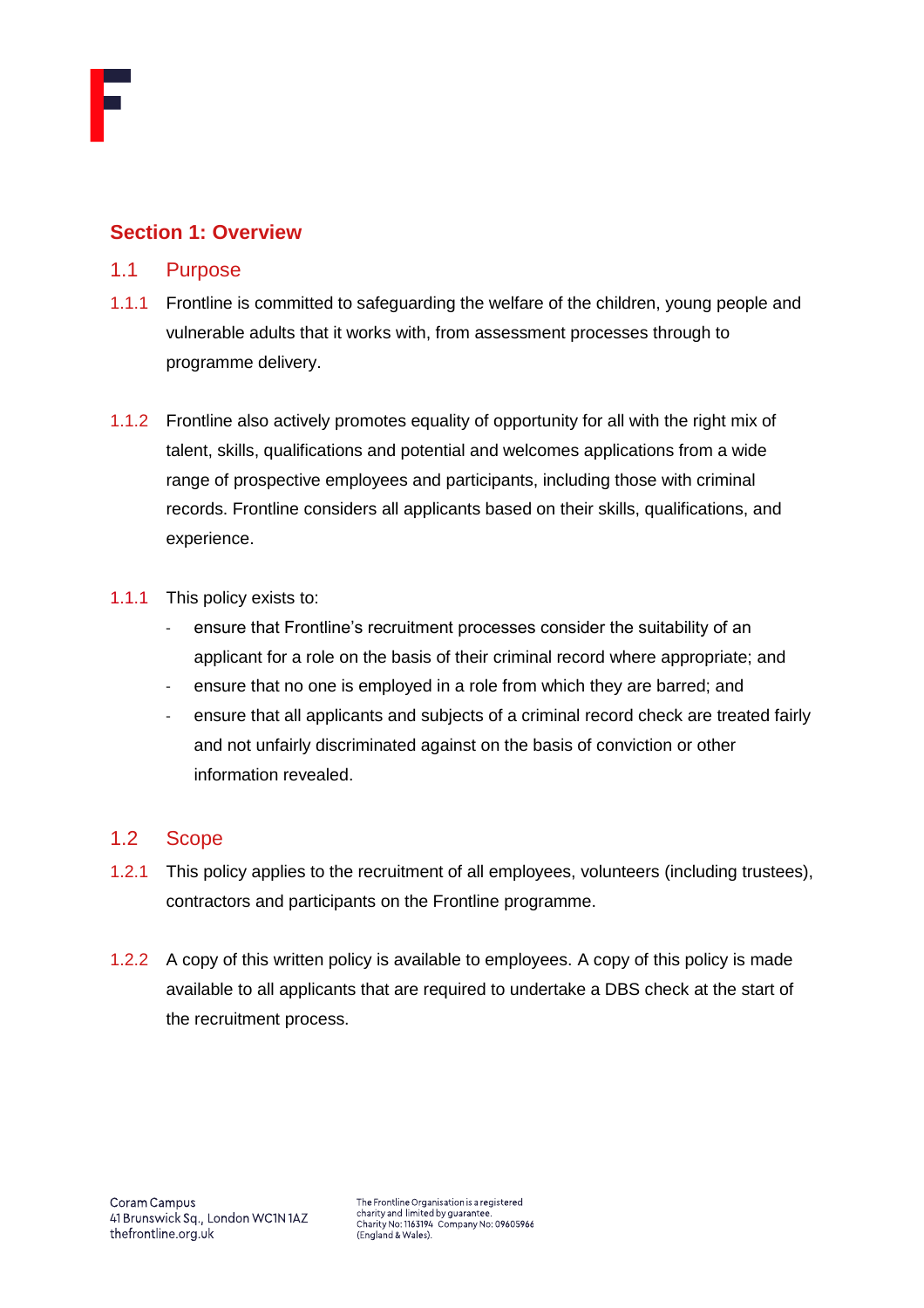

#### <span id="page-2-0"></span>1.3 Responsibilities

- 1.3.1 The Head of People is responsible for its implementation in relation to employees, volunteers (including trustees) and contractors.
- 1.3.2 The Chief Social Worker is responsible for its implementation in relation to participants.

#### <span id="page-2-1"></span>1.4 Definitions

| <b>Applicant</b>          | Any individual who has or intends to apply for a job or       |
|---------------------------|---------------------------------------------------------------|
|                           | voluntary position at Frontline, a contractor role or a place |
|                           | on one of our programmes                                      |
| <b>Code of Practice</b>   | DBS code of practice for registered persons and other         |
|                           | recipients of disclosure information                          |
| <b>DBS</b>                | Disclosure and Barring Service, the body that processes       |
|                           | criminal record checks                                        |
| <b>Regulated activity</b> | An activity as defined in Schedule 4 of the Safeguarding      |
|                           | Vulnerable Groups Act 2006 (as amended)                       |
| Vulnerable adult          | A person who has attained the age of 18 and to whom an        |
|                           | activity which is a regulated activity relating to vulnerable |
|                           | adults is provided                                            |

## <span id="page-2-2"></span>**Section 2: Policy and procedures**

## <span id="page-2-3"></span>2.1 Disclosure of convictions and cautions

2.1.1 As an organisation assessing applicants' suitability for positions which are included in the Rehabilitation of Offenders Act 1974 (Exceptions) Order using criminal record checks processed through the Disclosure and Barring Service (DBS), Frontline complies fully with the Code of Practice and undertakes to treat all applicants for positions fairly.

The Frontline Organisation is a registered<br>charity and limited by guarantee. Charity and immediby goalance.<br>Charity No: 1163194 Company No: 09605966<br>(England & Wales).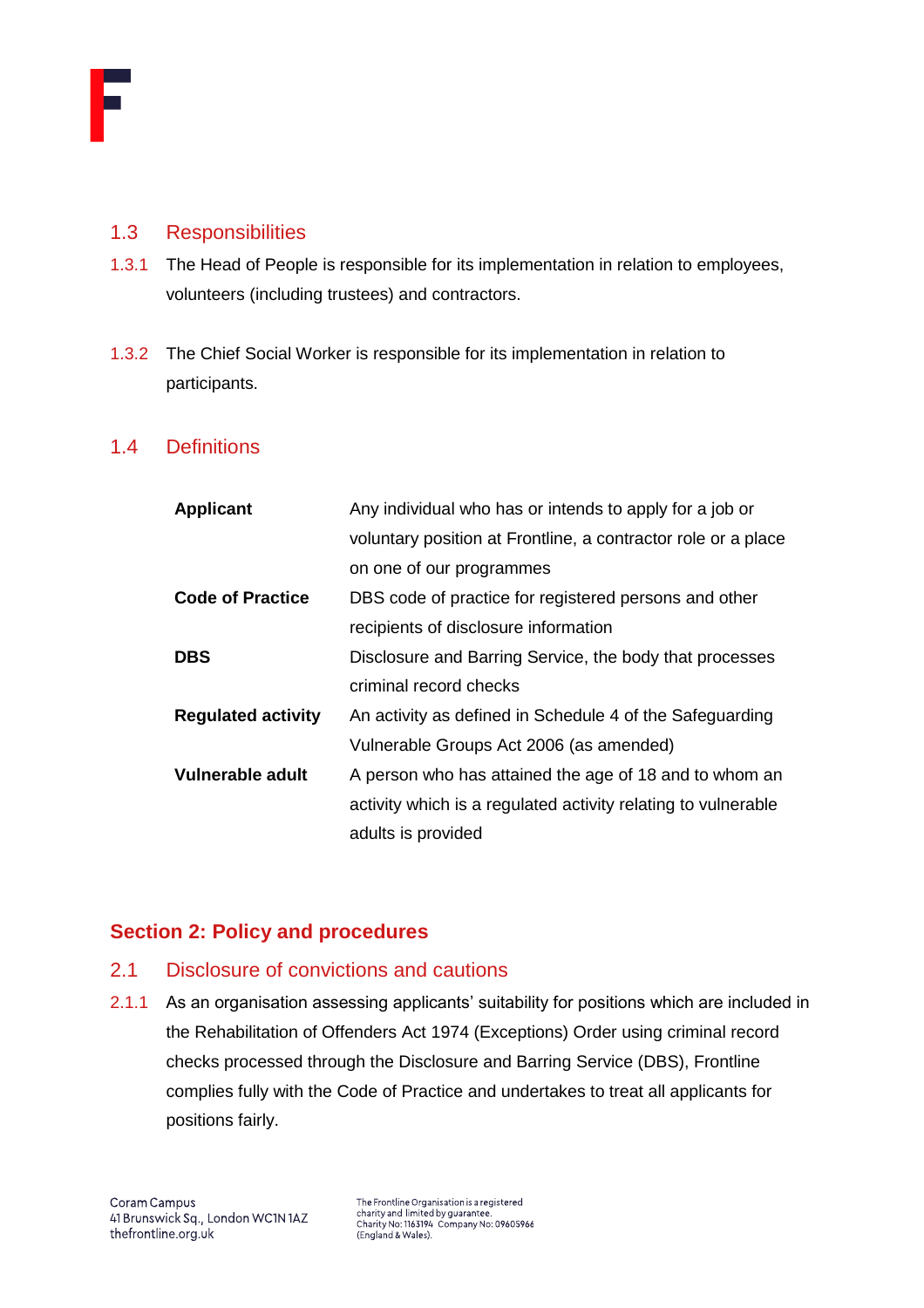

- 2.1.2 Frontline will only ask an individual to provide details of convictions and cautions that it is legally entitled to know about. Where a DBS certificate at either standard or enhanced level can legally be requested, Frontline will only ask an individual about convictions and cautions that are not protected from disclosure.
- 2.1.3 An application for a criminal record check will only be submitted to DBS after a thorough risk assessment has indicated that one is both proportionate and relevant to the position concerned. For those positions where a criminal record check is identified as necessary, all application forms, job adverts and recruitment briefs will contain a statement that an application for a DBS certificate will be submitted in the event of the individual being offered the position.

## <span id="page-3-0"></span>2.2 Offers and vetting procedures

- 2.2.1 An offer of employment or a place on the Frontline programme will be conditional, depending on the role's eligibility and satisfactory completion of DBS checks. No applicant will be permitted to commence their role, training or placement (as appropriate) until all specified conditions are satisfied.
- 2.2.2 Once Frontline has made a conditional offer, the applicant will be sent a link to an online form for completion and they will be required to provide the required supporting documents. Frontline will cover the cost of the disclosure check. Participants on the Frontline programme who require a second check due to their own actions, for example loss of the certificate, may be required to contribute towards the cost.
- 2.2.3 Frontline will make every subject of a criminal record check submitted to DBS aware of the existence of the Code of Practice and make a copy available on request.
- 2.2.4 Frontline is committed to going through the proper DBS channels to establish whether or not an individual has a criminal record. We will not require applicants or existing

The Frontline Organisation is a registered charity and limited by guarantee. Charity No: 1163194 Company No: 09605966<br>(England & Wales).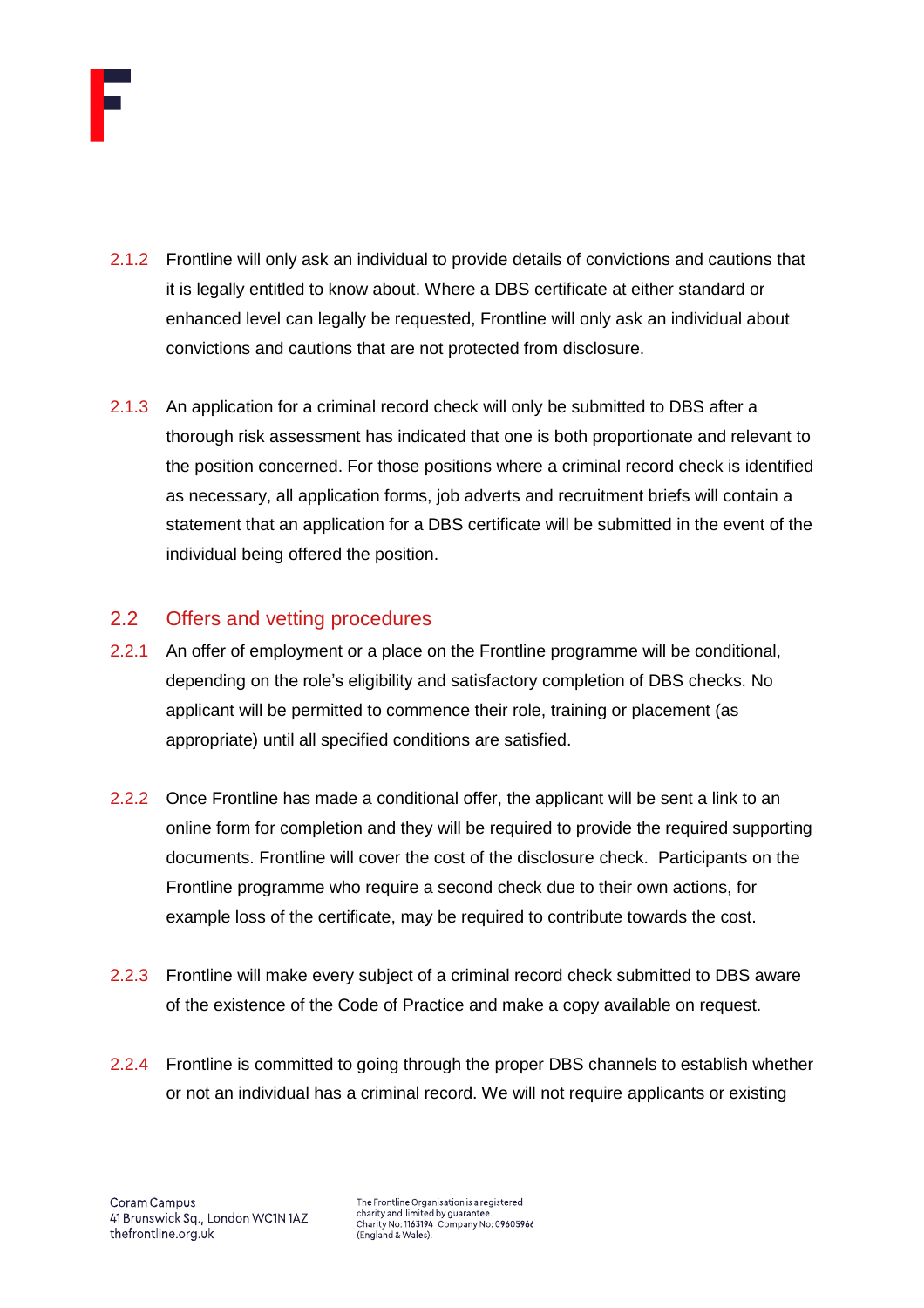

employees to use their subject access rights under data protection provisions to provide criminal record details, unless this is required by law.

## <span id="page-4-0"></span>2.3 Recruitment of ex-offenders

- 2.3.1 Frontline is committed to the fair treatment of employees and potential employees or users of its services, regardless of race, gender, religion, sexual orientation, responsibilities for dependants, age, physical/mental disability or offending background.
- 2.3.2 Not all criminal convictions will be a bar to employment. The results of a DBS check will be considered on an individual basis and Frontline will act in a proportionate manner when deciding whether or not to proceed with the appointment to the post in question. The nature of the offence(s) and when they occurred will be taken into account.
- 2.3.3 Frontline ensures that there are staff involved in the recruitment process who have been suitably trained to identify and assess the relevance and circumstances of offences. It also ensures that they have received appropriate guidance and training in the relevant legislation relating to the employment of ex-offenders, e.g. the Rehabilitation of Offenders Act 1974.
- 2.3.4 At interview, or in a separate discussion, Frontline ensures that an open and measured discussion takes place on the subject of any offences or other matter that might be relevant to the position. Failure to reveal information that is directly relevant to the position sought could lead to withdrawal of an offer of employment or a place on the Frontline programme.
- 2.3.5 Frontline undertakes to discuss any matter revealed in a disclosure with the person seeking the position before withdrawing a conditional offer.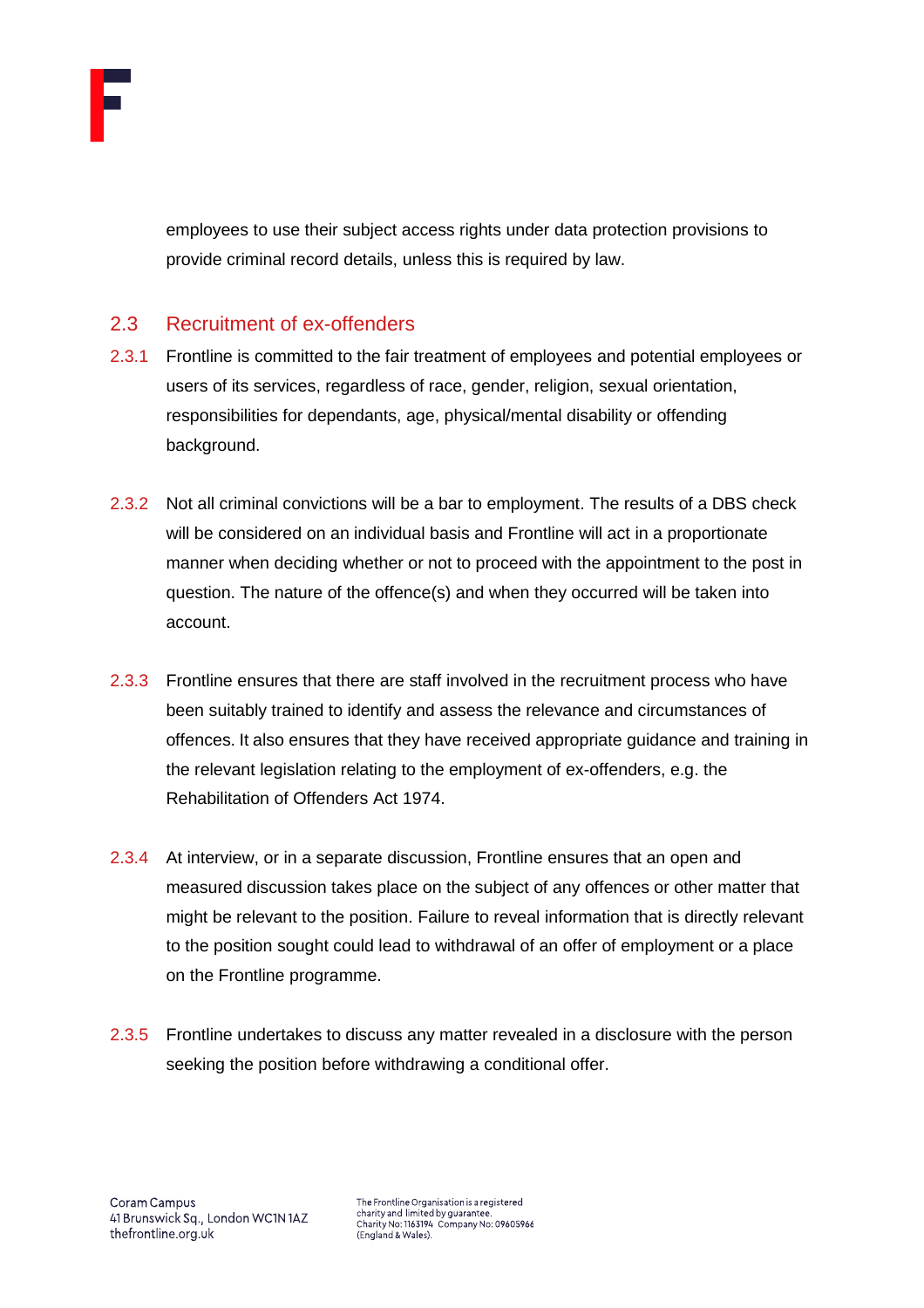

- 2.3.6 For applicants for the Frontline programme with a relevant disclosure, it may be necessary to follow the procedures outlined in the suitability for professional practice policy.
- 2.3.7 Frontline will not knowingly employ anyone in a regulated activity with a group from which they are barred from working.
- 2.3.8 Where an applicant refuses to agree to an application to the DBS the individual will be treated as not having satisfactorily completed the DBS check.

## <span id="page-5-0"></span>2.4 Data handling

- 2.4.1 Frontline complies fully with its obligations under the General Data Protection Regulation (GDPR), Data Protection Act 2018 and other relevant legislation pertaining to the safe handling, use, storage, retention and disposal of certificate information.
- 2.4.2 In accordance with section 124 of the Police Act 1997, disclosure information is only passed to those who are authorised to receive it in the course of their duties. Frontline maintains a record of all those to whom disclosures or disclosure information has been revealed and recognises that it is a criminal offence to pass this information to anyone who is not entitled to receive it.
- 2.4.3 Once a recruitment (or other relevant) decision has been made, Frontline does not keep certificate information for any longer than is necessary. Necessary retention will allow for the consideration and resolution of any disputes or complaints, or be for the purpose of completing safeguarding audits.
- 2.4.4 Once the retention period has elapsed Frontline will ensure that any DBS certificate information is immediately destroyed by secure means. Frontline may retain the disclosure number, date of issue, the name of the individual and ID on file as